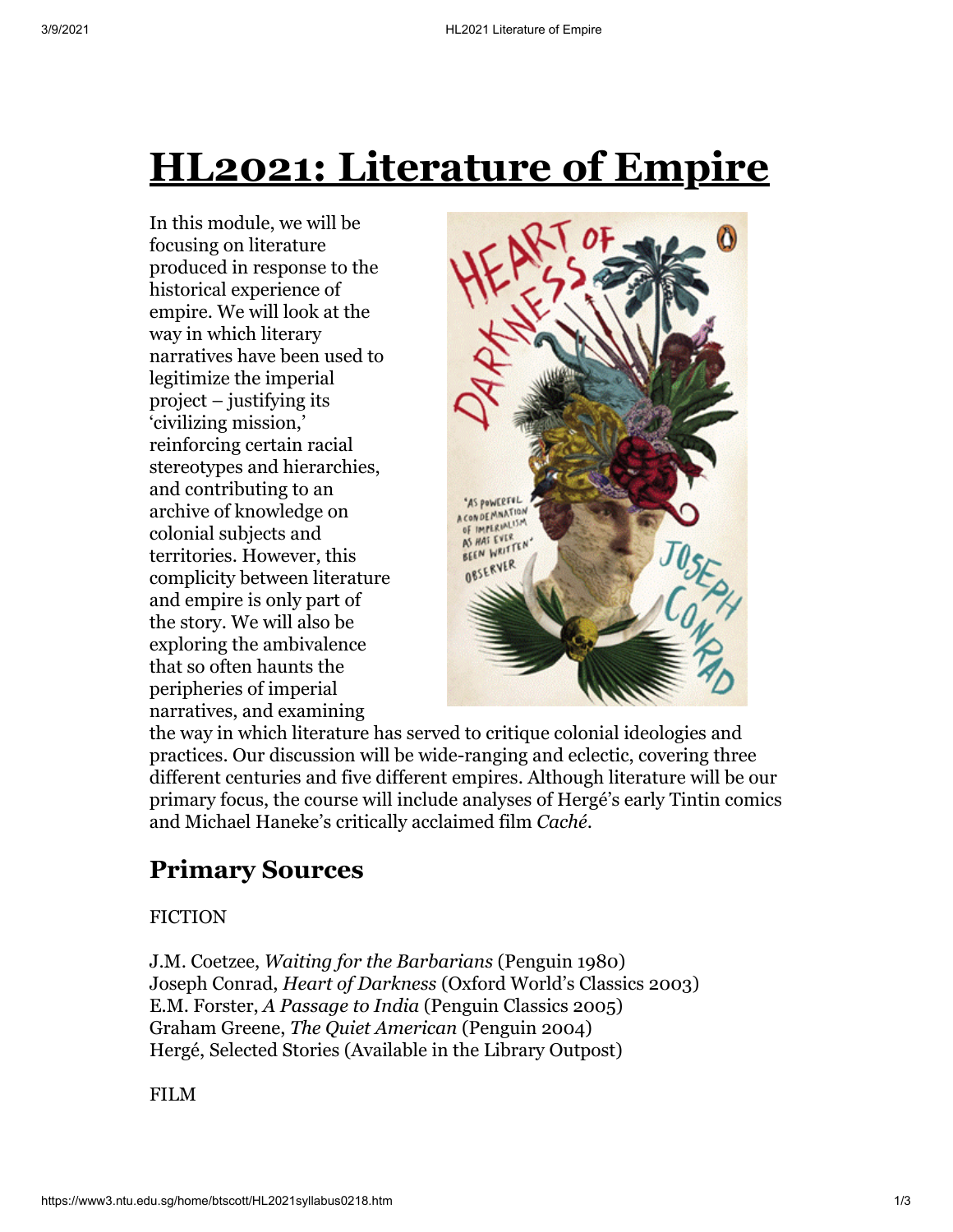*Caché* (dir. Michael Haneke; 2005)

### **Secondary Sources**

Edward Said, *Culture and Imperialism* Edward Said, *Orientalism* David Spurr, *The Rhetoric of Empire: Colonial Discourse in Journalism, Travel Writing, and Imperial Administration*

#### **Assessment**

| Class participation | 10% |
|---------------------|-----|
| Coursework essay    | 40% |
| Examination         | 50% |

### **Lecturer**

Dr. Bede Scott HSS–03–60 [btscott@ntu.edu.sg](mailto:btscott@ntu.edu.sg)

| <b>Week</b>            | <b>Topics</b>                 | <b>Readings</b>                                                                                    |
|------------------------|-------------------------------|----------------------------------------------------------------------------------------------------|
| $\mathbf{1}$<br>14 Aug | <b>Introduction to Empire</b> |                                                                                                    |
| $\mathbf{2}$<br>21 Aug | <b>Empire and Race I</b>      | Joseph Conrad, <i>Heart of</i><br><b>Darkness</b>                                                  |
| $\bf{3}$<br>28 Aug     | <b>Empire and Race II</b>     | Joseph Conrad, Heart of<br><b>Darkness</b>                                                         |
| 4<br>4 Sept            | <b>Colonial Adventures</b>    | Hergé, Tintin in the<br>Congo, The Blue Lotus,<br>The Seven Crystal Balls,<br>Prisoners of the Sun |
| 5<br>11 Sept           | <b>Imperial Irony I</b>       | E.M. Forster, A Passage<br>to India                                                                |
| 6<br>18 Sept           | <b>Imperial Irony II</b>      | E.M. Forster, A Passage<br>to India                                                                |
| 7<br>25 Sept           | <b>Imperial Rivalries I</b>   | Graham Greene, The<br>Quiet American                                                               |
| 8                      | <b>Recess</b>                 |                                                                                                    |